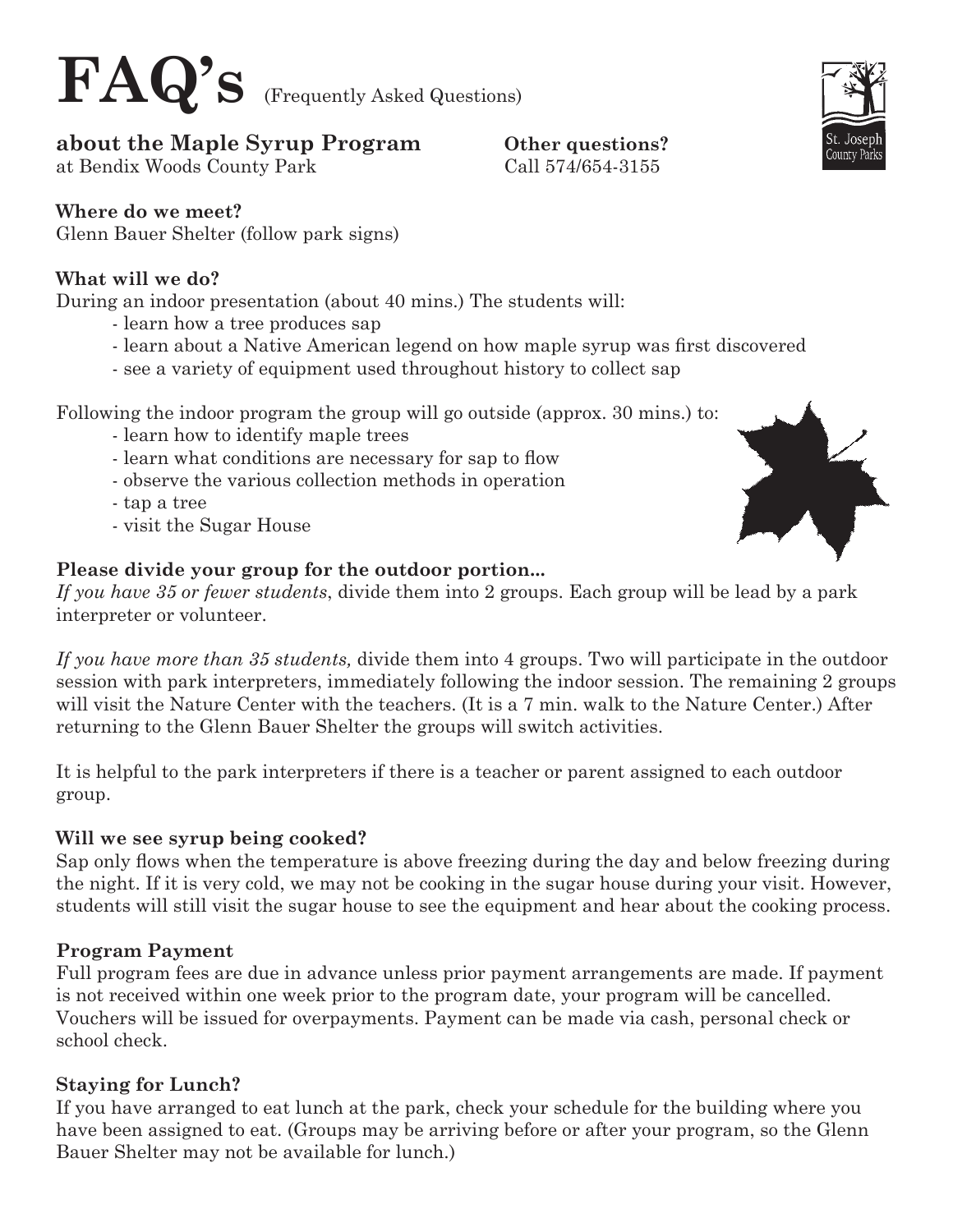## **Maple Syrup Pre-Visit Activities**

These activities included in your pre-trip packet, have been designed to help you and your students prepare for your upcoming program at St. Joseph County Parks. Included are some activities which target specific subjects, such as math and art, whereas others are fun and hands-on activities. This packet is sent prior to the trip, so that the students can familiarize themselves with how maple syrup is produced, as well as learn other important aspects about this process.

## **Maple Rice Krispie Treats**

#### **Ingredients:**

1/4 cup margarine 1 cup maple syrup 1 tsp. vanilla extract (or  $\frac{1}{2}$  tsp. maple extract) 3 cups fresh miniature marshmallows 6 cups Rice Krispies

#### **Directions:**

Melt margarine in a large saucepan over low heat. Add marshmallows and maple syrup and stir until completely melted. Continue to cook on low heat for 2 more minutes, stirring constantly. Remove from heat; add extract flavoring and Rice Krispies; stir thoroughly until well coated.

Using wax paper or buttered spatula, press mixture evenly and firmly into buttered  $13 \times 9 \times 2$ " pan. Cut into squares when cool. Note: May use microwave directions as given with the original Rice Krispie recipe.

## **Maple Popcorn**

#### **Ingredients:**

1/2 stick melted butter or margarine 4 cups popped popcorn in a large bowl 1/2 cup maple syrup spoon for mixing

#### **Directions:**

- 1. Melt a half stick butter in the microwave for about 45 seconds.
- 2. Add 1/2 cup maple syrup to the melted butter and stir it together.
- 3. Pour the mixture over the popcorn and mix it with a wooden spoon.

Adapted from "Maple Syrup Activity Book," Cornell University Cooperative Extension



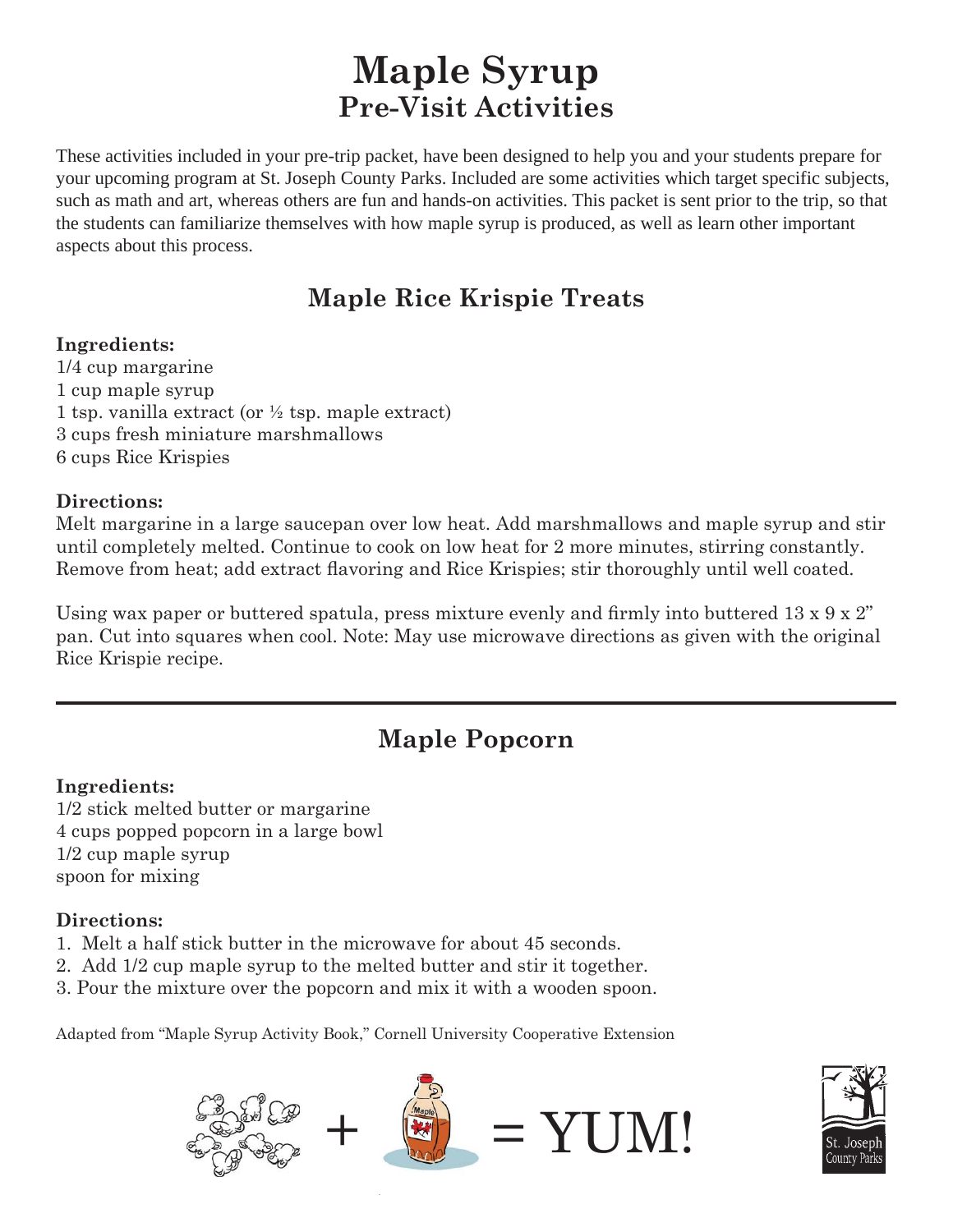## **Colored Celery Tree**

Sap is food made by the tree's leaves during the summer and is stored in its roots during the winter. Sap is generally 97% water and 3% sugar. Stored sap (food) is used by trees to grow new branches and leaves in the spring. In late winter and early spring, when the days become longer and warmer, the stored sap begins to flow. The sap travels from the roots up the sapwood in the tree's trunk to the branches. This sap flow lets the tree know it is time to begin another growing season.

#### **Materials Needed:**

- knife
- celery stalk (carnations work too)
- 2 drinking glasses
- 2 different colors of food coloring (red and blue work best)
- spoon

#### **Directions:**

Trim away part of the bottom of the celery and slice halfway through the center of the celery stalk with a knife. Fill 2 glasses at least 3/4 full with water and then add one food coloring to one glass and the other food coloring to the other glass. Add enough food coloring to make a very strong dark solution and mix well. Place the 2 glasses next to each other. Put one end of the cut celery stalk into one glass and the remaining end into the other glass. Start this activity in the morning and let the celery remain in the food coloring all day. During the day, check to see how the different dyes have traveled up the celery stalk to the leaves. Before throwing the celery away, cut a cross-section of the stalk and let students observe the pieces.

#### **Adult supervision recommended.**

Adapted from: "Maple Sugaring" W.K. Kellog Experimental Forest, Michigan State University

### **Sugar House Rhymes**

How many words can you think of that rhyme with each sugar house word below?



| sap | pan | fire jug | steam |
|-----|-----|----------|-------|
|     |     |          |       |
|     |     |          |       |
|     |     |          |       |
|     |     |          |       |





| Adapted from "Maple Syrup Activity Book," Cornell University Cooperative Extension |  |  |  |
|------------------------------------------------------------------------------------|--|--|--|
|                                                                                    |  |  |  |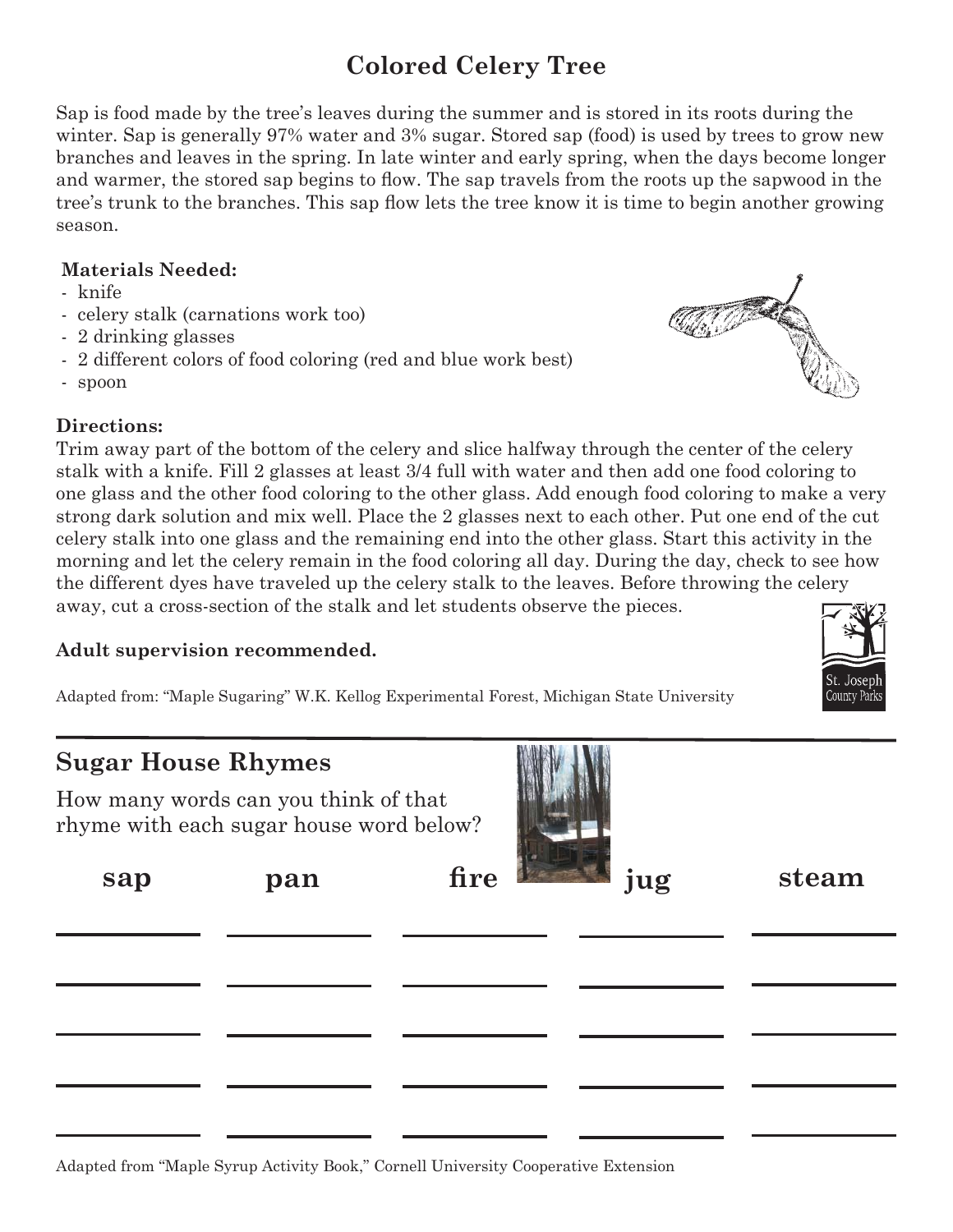## **Which One is a Maple Leaf?**

Which of the leaf shapes below is NOT a maple leaf? Put an X through it.

Which one is a sugar maple leaf? Circle the sugar maple.

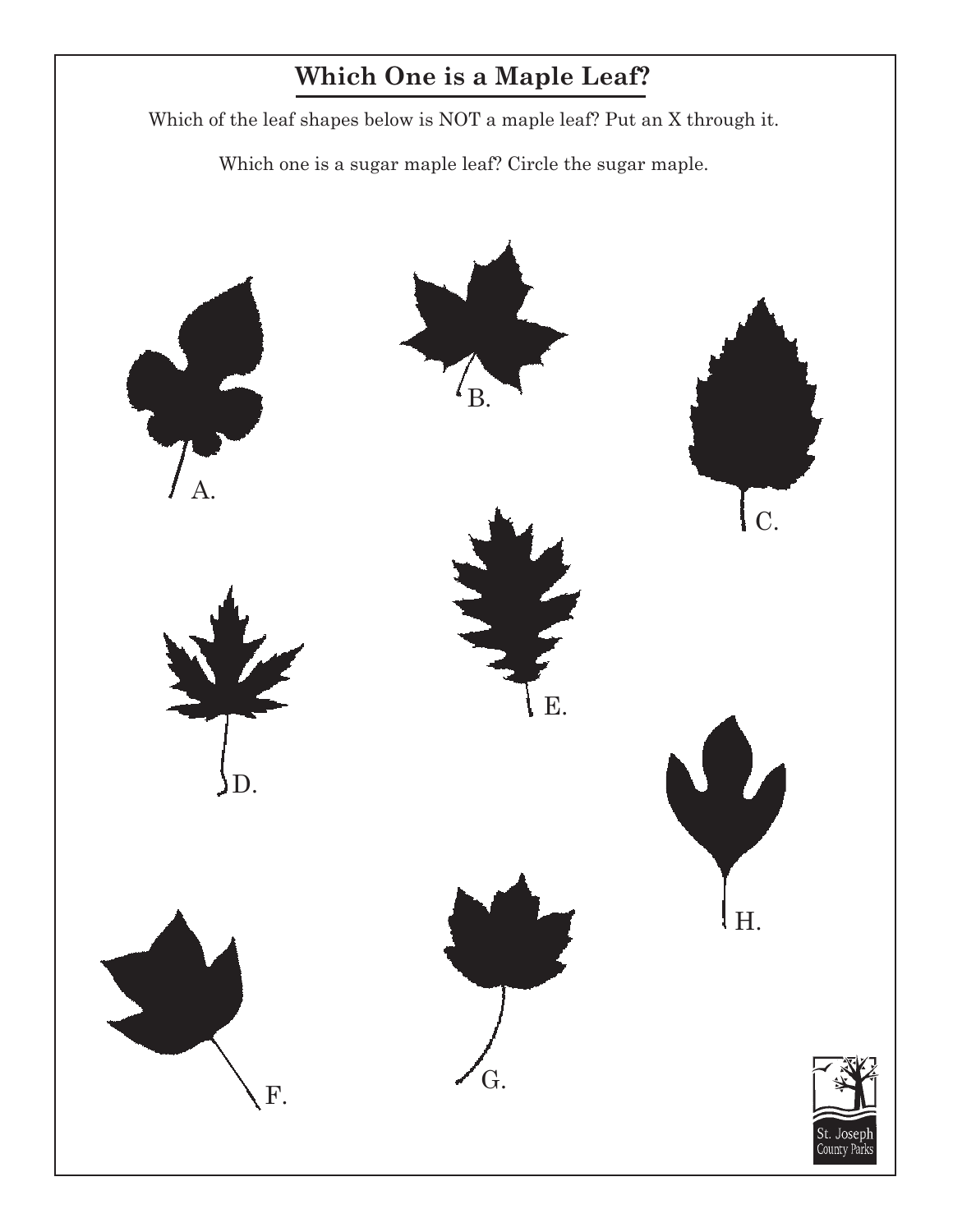# **Maple Mathematics**

Mike and Susan will make maple syrup from the sugar maples in their grandparent's yard. Their parents gave each of them \$10.00 to help them buy supplies and get started.

| 1. If they add both of their \$10.00 together,<br>how much money will they begin with?                                                                                 |                             |
|------------------------------------------------------------------------------------------------------------------------------------------------------------------------|-----------------------------|
| 2. There were 6 sugar maple trees in the back<br>yard that could be tapped. Each tree could<br>only be tapped once. How many taps did<br>they make?                    | Number of taps              |
| 3. For each tap, they needed a spile. At the<br>nature center in town, they bought 1 spile<br>for each tap at \$.50 a spile. What was the<br>total cost of the spiles? | Cost of spiles              |
| 4. How much money did they have left after<br>buying the spiles?                                                                                                       | How much money left?        |
| 5. They also needed buckets to collect the sap<br>For each tap they needed 1 bucket. How<br>many buckets did they need?                                                | Number of buckets           |
| 6. Buckets at the nature center cost \$2.00 a piece.<br>How much money did they spend on buckets?                                                                      |                             |
| 7. How much money did they have left after<br>buying the buckets?                                                                                                      | How much money left?        |
| 8. Did Mike and Susan's parents give them<br>enough money to buy all of the supplies they<br>needed?                                                                   | Did they have enough money? |



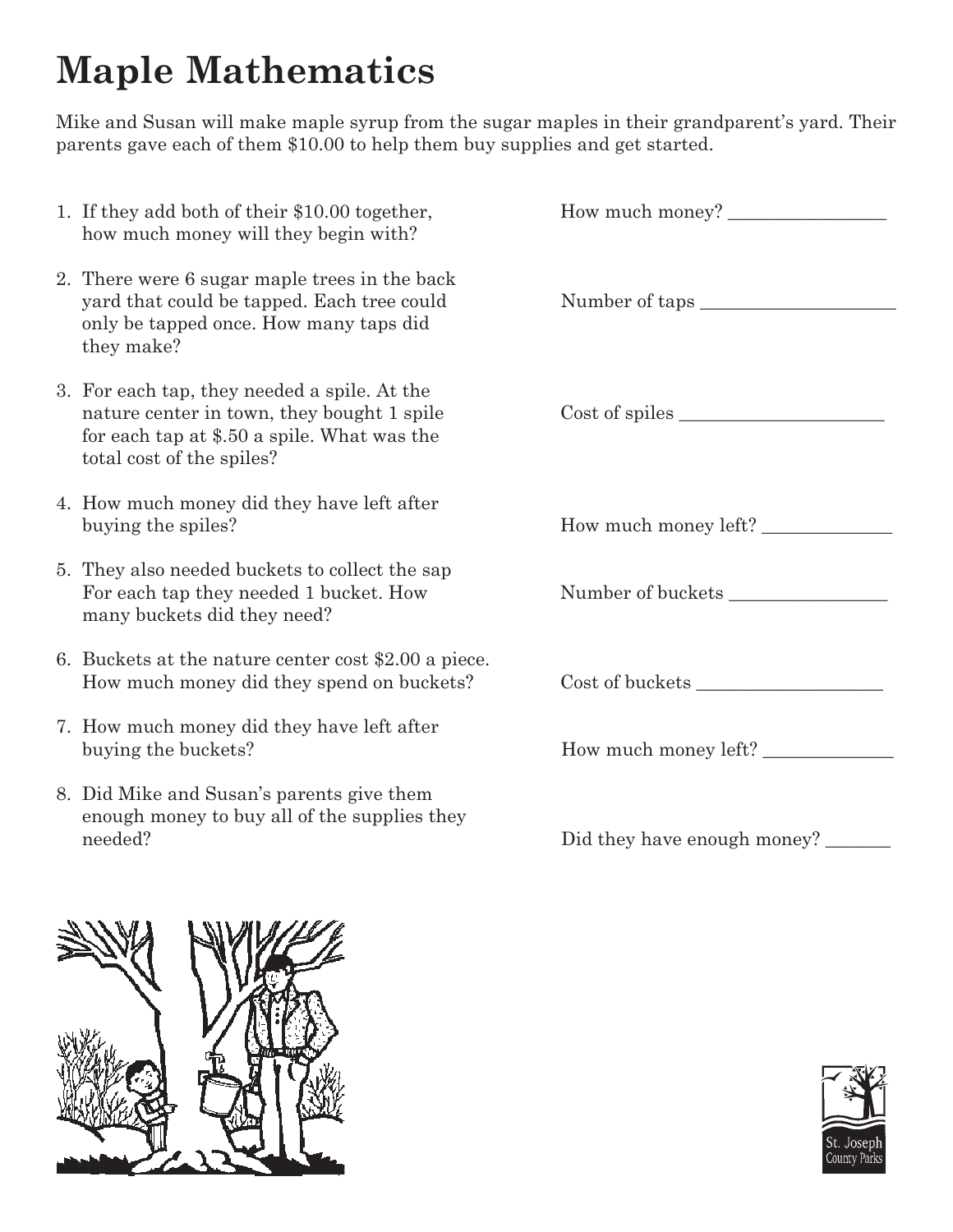#### **Answers to Maple Mathematics**

- 1. How much money  $= $20.00$
- 2. Number of taps  $= 6$
- 3. Cost of spiles  $= $3.00$
- 4. How much money left  $= $17.00$
- 5. Number of buckets  $= 6$
- 6. Cost of buckets  $= $12.00$
- 7. How much money left  $= $5.00$
- 8. Did they have enough money? Yes

#### **Which one is a Maple Leaf?**

Leaves that are NOT a maple leaf. Leaves that ARE a maple leaf.

- 
- F. Tulip tree
- H. Sassafras

 A. Mulberry **B. Sugar maple** C. River birch D. Silver maple E. Red oak G. Red maple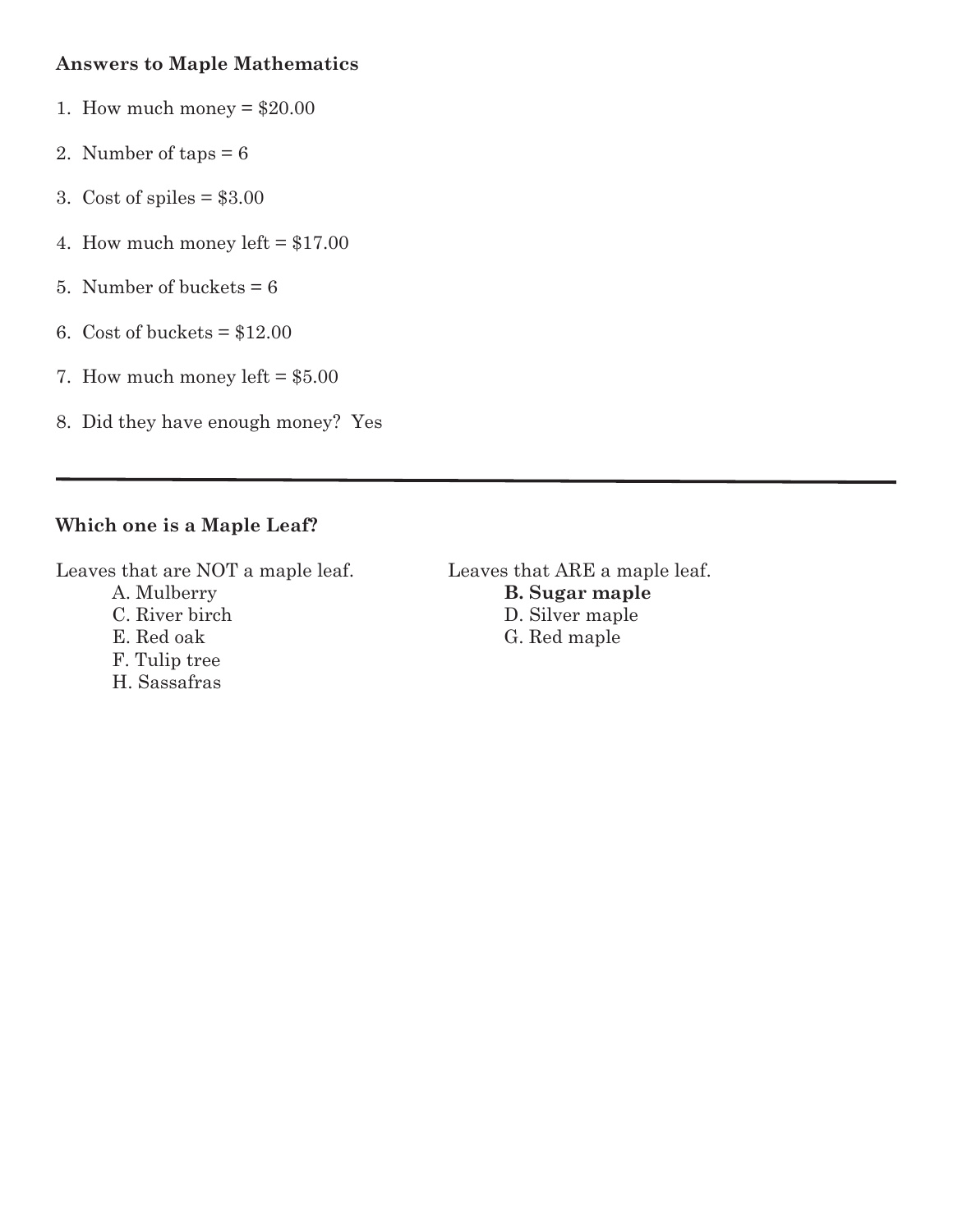## **Maple Sugaring - Vocabulary List**

- **Boil** The temperature at which a substance changes its state from liquid to gas. The boiling point of sap is 219° F. Water boils at 212° F.
- **Bucket** Sometimes a bucket (pail) is hung on a spile to collect sap from a maple tree.
- **Drill** A tool used to create a hole in the tree. A 5/16-inch drill bit is used to drill a 2-2 1/2-inch deep hole in the trunk of a maple tree. This process is called tapping a tree.
- **Evaporator pan** The container used to hold sap during boiling, usually long, flat and shallow. With the use of heat, water is removed (evaporated) to increase the sugar content of sap.
- **Freeze** To change a substance from a liquid to a solid state by cooling. Water freezes at 32° F or 0° C. The sap in a tree begins to flow when temperatures outside rise above freezing during the day and below freezing at night.
- **Gallon** A liquid unit of measure equal to 4 quarts. On average it takes 40 gallons of sap to make 1 gallon of maple syrup.
- **Hydrometer** indicates the sugar content of sap or syrup by how high it floats in a cup of sap or syrup.
- **Maple syrup** The concentrate made from the sap of sugar maple trees. Sap flows for approximately 6 weeks in the spring, is collected and concentrated into syrup by boiling.
- **Plastic tubing** Connected to the spile to collect sap. It gives a higher yield of cleaner sap with less labor.
- **Photosynthesis** The process by which green plants (leaves) convert carbon dioxide and water into simple sugar. Chlorophyll and sunlight are essential to this process.
- **Roots** Three main functions of roots are to 1) anchor the tree, 2) absorb water and minerals from the soil and 3) store food. Sap is stored in the roots during the winter so it does not freeze in the trunk of the tree.
- **Sap**  (food) A watery solution that circulates through the tree's sapwood.
- **Sapwood** The most recently formed layer of wood (not visible). Sapwood is made of thick-walled cells that transport water and minerals through the tree (similar to our circulatory system).
- **Spile** A spout inserted (tapped) into a tree to drain sap.
- **Sugarbush** A stand of sugar maple trees that are tapped and used to make maple syrup.
- **Sugar House** Building in which sap is boiled into maple syrup.
- **Tap** The act of drilling a hole into a maple tree to collect the sap.
- **Trunk** The trunk provides support and carries food (sap) and oxygen throughout the tree. The part of the tree that is tapped to get the sap.



Adapted from: "Maple Sugaring", W.K. College Experimental Forest, Michigan State University